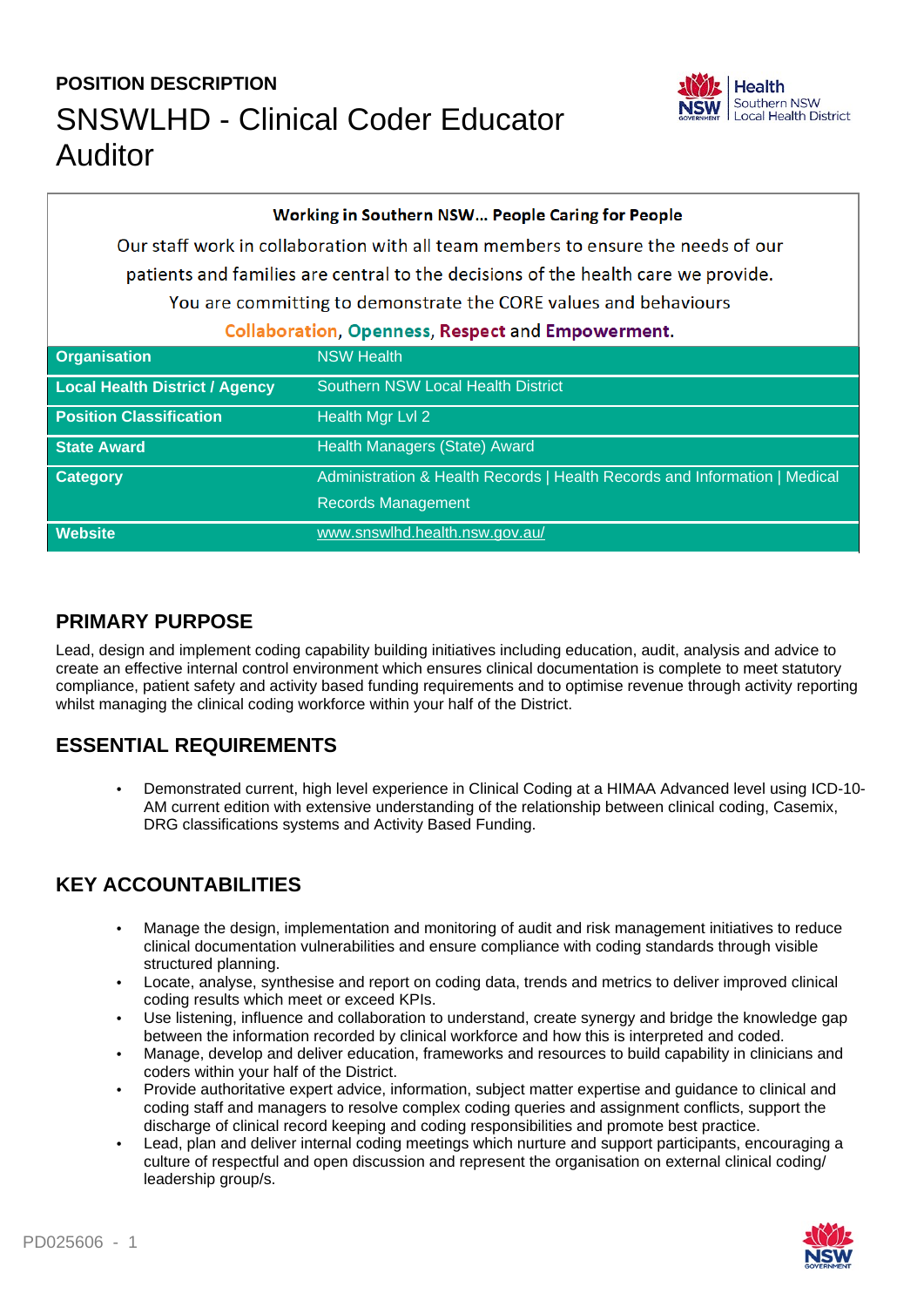# **POSITION DESCRIPTION** SNSWLHD - Clinical Coder Educator Auditor



• Foster positive relationships with external clinical coding services to continually extend, improve and innovate the overall services provided in line with current trends and best practice.

#### **KEY CHALLENGES**

- Day to day management of the Clinical Coding and other Health Information Department staff within your sector, including performance management and professional development, recruitment and rostering.
- Influencing staff (particularly medical staff) to change entrenched clinical documentation behaviours to improve the quality of what is recorded leading to improved clinical coding results.
- Cultivate a motivating and high performing culture among coders through ethical, empathetic and considered feedback around coding, improvements and/ or errors.

| <b>Who</b>                                                     | <b>Why</b>                                                                                                                                                   |
|----------------------------------------------------------------|--------------------------------------------------------------------------------------------------------------------------------------------------------------|
| Manager                                                        | Receive direction, escalate issues and share information                                                                                                     |
| Team, Coders                                                   | Lead and participate in meetings, share information, coordinate<br>workload, provide advice, education, support and supervision                              |
| Clinical staff responsible for records which<br>require coding | Listen, build relationships and capability, influence, receive<br>enquiries, provide education, information, advice and subject<br>matter expertise          |
| NSW Health                                                     | Manage relationship, act as a contact point for admitted patient<br>data corrections, participate in meetings, committees and<br>project groups as required. |
| Coding platform provider/s                                     | Manage relationship, act as contact point, receive support and<br>issues resolution, share information.                                                      |

### **KEY RELATIONSHIPS**

### **SELECTION CRITERIA**

- 1. Demonstrated current, high level experience in Clinical Coding at a HIMAA Advanced level using ICD-10- AM current edition with extensive understanding of the relationship between clinical coding, Casemix, DRG classifications systems and Activity Based Funding.
- 2. Demonstrated advanced experience developing strategies and creating solutions which deliver timely and accurate coding outcomes in an Activity Based Funding and management environment over a range of DRGs including higher complexity/ larger locations.
- 3. Evidence of advanced interpersonal, written and verbal communication skills including, negotiation, reporting and presentation skills.
- 4. Demonstrated passion for coding, highly developed ability to self-manage and a positive "can-do" attitude.
- 5. Evidence of a strong clinical literacy and the ability to influence clinical staff.
- 6. Demonstrated advanced understanding and experience in developing and delivering education and support to a range of staff including across a large geographic area.